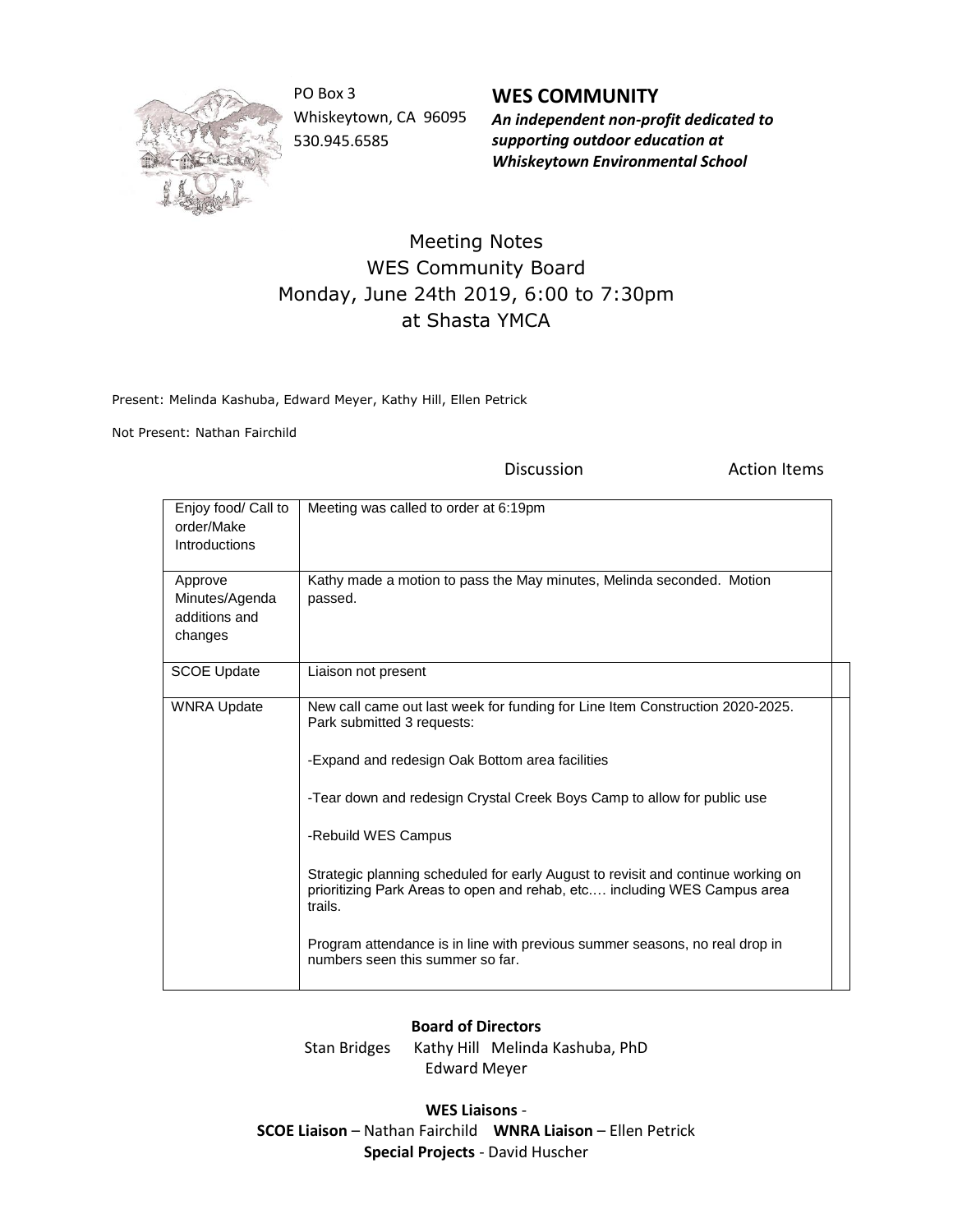|                                                                   | 26 Eagles Soar students in the program this summer.                                                                                                                                                                                                                                                                                                                                                                                                              |  |
|-------------------------------------------------------------------|------------------------------------------------------------------------------------------------------------------------------------------------------------------------------------------------------------------------------------------------------------------------------------------------------------------------------------------------------------------------------------------------------------------------------------------------------------------|--|
|                                                                   | A lot of work has gone in to getting the volunteer program up and running this<br>summer but the program is starting to run smoothly with a good amount of<br>dedicated volunteers.                                                                                                                                                                                                                                                                              |  |
|                                                                   | Staffing is proving to be a challenge. Bree's replacement has been made an offer<br>and will hopefully be able to fill the position in the coming months.                                                                                                                                                                                                                                                                                                        |  |
| <b>Treasurers Report</b>                                          | Climate connections teacher workshop will be in the Park on 7/14/19.<br>Current Balance \$3,497                                                                                                                                                                                                                                                                                                                                                                  |  |
|                                                                   | See May meeting minutes for an item by item listing of major donations to schools<br>for tuition help.                                                                                                                                                                                                                                                                                                                                                           |  |
| On-going<br><b>Business</b>                                       |                                                                                                                                                                                                                                                                                                                                                                                                                                                                  |  |
| Redbud Recovery<br>Project                                        | Tags have been printed and we are awaiting direction from Park personnel to<br>determine if we need a permit to dispense tags at the Visitor Center. Melinda<br>hopes to get a call from Park personnel, Trisha on Tuesday 6/25/19, for<br>instructions. WES Community will partner with NPS but seems like the group will<br>be taking the lead on the development and institution of the program. Hope to<br>have the program up and running by $4th$ of July. |  |
|                                                                   | 2,000 total tags got printed up at a price of \$428.00.                                                                                                                                                                                                                                                                                                                                                                                                          |  |
| Update on Lion's<br>Club Fundraiser<br>8/3/19 Downtown<br>Redding | Heidi Prado has given an update on the plan for the event. Melinda read them to<br>the group. Lots of involvement from all sectors of the community, especially local<br>business.                                                                                                                                                                                                                                                                               |  |
|                                                                   | Board discussed running the booth similarly to the Whole Earth and Watershed<br>Fest with information and WES gear for sale. Kathy made the suggestion to make<br>buttons for a donation to the event and profits from any additional sales of WES<br>goods would go to WES Community. Suggestion was also made to donate some<br>of the WES products (T-shirts, cups, ect) as raffle items for the event.                                                       |  |
| Friends of<br>Whiskeytown                                         | Kathy attended. "Smother them with hope." was the main take away from Supt.<br>Hoines who also attended the meeting.                                                                                                                                                                                                                                                                                                                                             |  |
| Meeting                                                           | FOW donated life jackets that will be available for use by the public on a check<br>out/check in basis at beaches in the Park.                                                                                                                                                                                                                                                                                                                                   |  |
| Art from the Ashes                                                | Successful fist showing to the public of pieces of art created through the Art from                                                                                                                                                                                                                                                                                                                                                                              |  |
| Project Display at<br><b>Solstice Festival</b>                    | the Ashes program. After the Fest, the installation was moved to the California<br>Street Labs where it will be displayed for several months.                                                                                                                                                                                                                                                                                                                    |  |
| NPS MOU                                                           | Deferred until August meeting.                                                                                                                                                                                                                                                                                                                                                                                                                                   |  |
| $2020\,50^{\text{th}}$<br>Anniversary                             | Discussion of Sept/October for date as it would potentially allow for use of the<br>campus outside of the rainy season.                                                                                                                                                                                                                                                                                                                                          |  |
| <b>New Business</b>                                               |                                                                                                                                                                                                                                                                                                                                                                                                                                                                  |  |